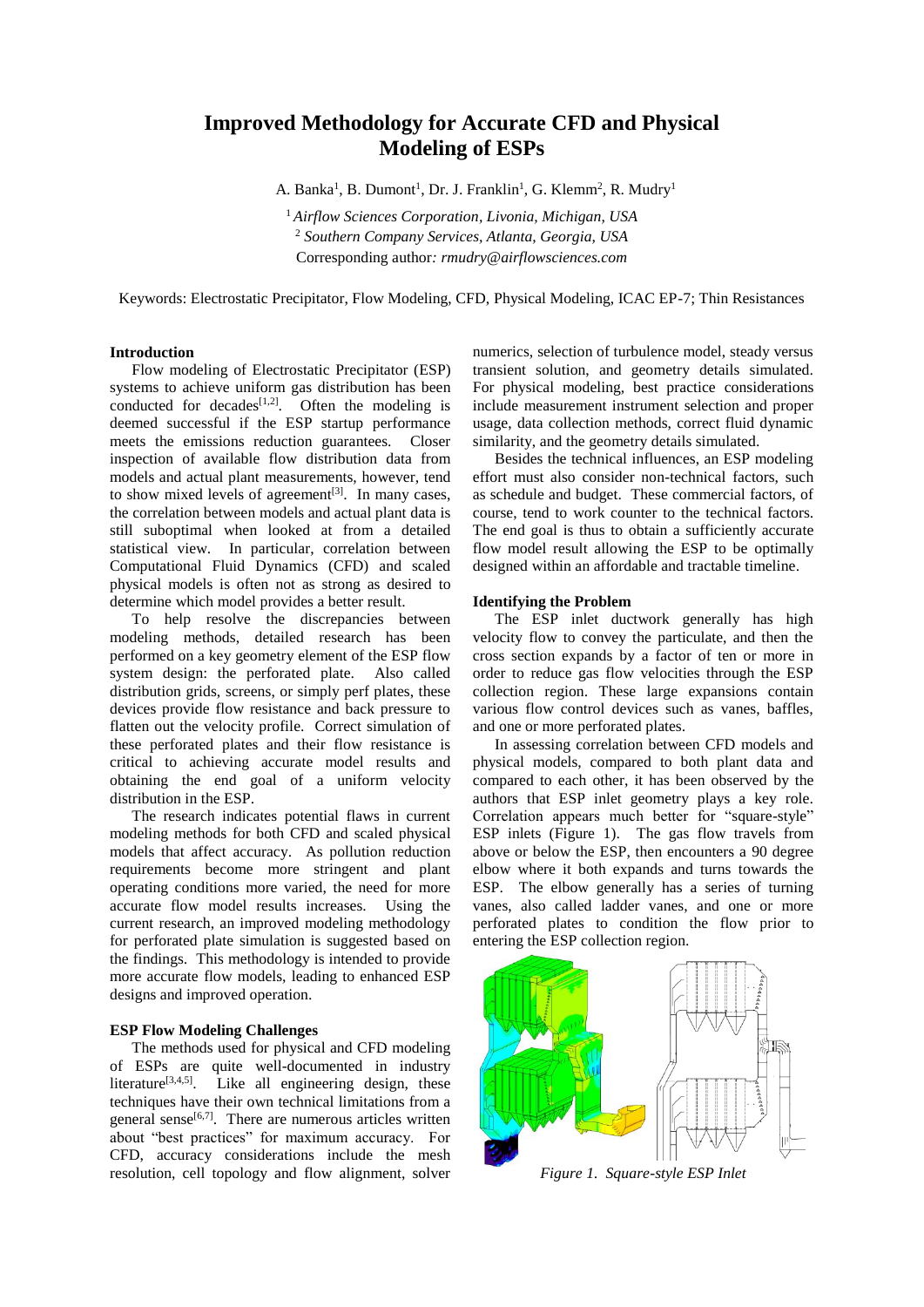On the contrary, model predictions at the ESP inlet do not correlate as well for "diffuser-style" ESP inlets (Figure 2). Also referred to as a "funnel-style", "nozzle-style", or "camera-style" inlets, the flow travels horizontally through the ductwork and expands both vertically and horizontally in the diffuser. Two or more perforated plates are generally located within and at the end of the diffuser, and some designs have further flow devices such as vanes and baffles.



*Figure 2 – Diffuser-style ESP Inlet*

ESP outlet geometry can be of either type, a square-style contraction with flow turning up/down, or a horizontal contraction, the inverse of the diffuserstyle. Interestingly, the authors have observed that flow model predictions of velocity at the ESP outlet generally correlate well, regardless of the ESP inlet or outlet geometry. The evidence thus points to the complex geometry of the diffuser-style ESP inlet as the problem. It is difficult for the models to predict flow behavior in the diffuser-style inlet.

It is well-known in CFD modeling that the solution algorithms can create a phenomenon called "false diffusion"<sup>[7]</sup> that degrades accuracy when the flow directionality and the CFD mesh are misaligned. Thus it is understandable that velocity patterns in the inlet diffuser, with highly angular flows in two directions, plus the potential for separated/reverse flow, can be challenging to predict accurately. CFD experts rely on meshing experience and best practices to counter the false diffusion effects, using high cell count and wise selection of cell shape, preferring hexahedral and polyhedral and minimizing tetrahedral topologies<sup>[ref?]</sup>.

Physical modeling, on the other hand, does not have the mesh-dependence of CFD, but still suffers from sub-optimal correlation of velocity predictions at the ESP inlet for diffuser-style geometries. Further, the CFD and physical models tend to differ oppositely, with physical models underpredicting expansion and CFD models overpredicting expansion.

In examining accuracy of over 100 ESP models over the past 25 years, the authors began to focus not on simply the geometry of the inlet, but on the angular flow through the perforated plate as a key factor that affects accuracy for both modeling methods.

A commonality is noted in that flow approaching the perforated plates of the square-style inlet is primarily axial to the plate. Similarly, flow approaching the exit perforated plate of any ESP

geometry is primarily axial. Meanwhile, flow through the perforated plates of a diffuser-style inlet can have significant angularity. An investigation thus ensued to better understand why current methods for both CFD and physical models have difficulty predicting the behavior of angular flow through perforated plates**.** 

#### **Modeling Representation of Perforated Plates**

The typical representation of perforated plates in flow models, whether CFD or scaled laboratory models, is based on the loss coefficient found in industry handbooks $[8]$ . The physical modeler selects commercially available punched perforated plates that match the loss coefficient of the actual plates installed in the full scale ESP. The physical model plate porosity (% open area) is often very close to the full scale, with adjustments made as required for scaling parameters such as Reynolds number and geometry.

For CFD models one could attempt to model the ESP inlet diffuser with an extremely high mesh resolution to obtain an accurate result. This would mesh the full detail of a perforated plate, including all the holes and plate thickness. This, however, leads to an intractable model size in terms of cell count, likely on the order of one billion (1e9) or more cells. Such a model could be run on a supercomputer cluster, but costs would be high, on the order of USD\$5-10,000 to run each simulation. Combine that with the fact that it often requires 10-20 simulations to optimize an ESP design, the overall computational costs would be staggering. This does not include the labor required to mesh such a model, which likewise would be costly.

Thus, the conventional CFD approach uses the "porous jump" to represent the resistance of a perforated plate over a cross section. The porous jump provides a loss coefficient, based on a handbook value, for a given perforated plate porosity.

It is noted that the basis for the handbook loss coefficients is from laboratory experiments in a smooth, horizontal wind tunnel with axial flow passing straight through the plate. Though this may match the flow behavior for a square-style ESP inlet or an ESP outlet, this does not match the complicated geometry of a diffuser-style ESP. The loss coefficient derived from industry handbooks is thus not necessarily applicable to the perforated plates of a diffuser-style ESP inlet.



*Plates (from reference 8)*

Further, it has been observed through CFD, scale models, and field testing of ESPs that flow traveling through a perforated plate at an incoming angle experiences not just a back pressure due to the loss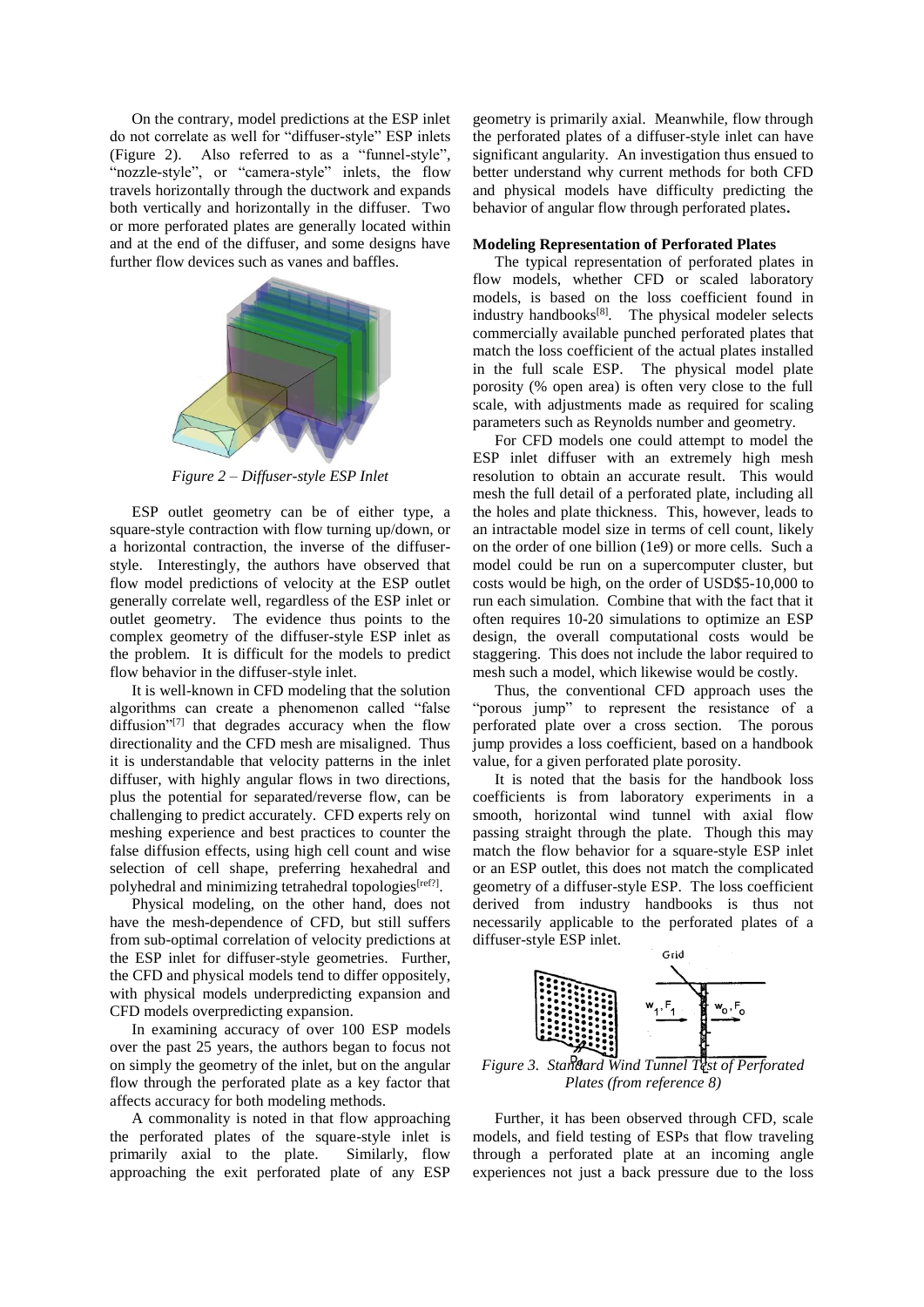coefficient, but a straightening effect that alters the flow direction (Figure 4). This is due to the plate thickness and is generally not considered in standard industry practice for physical or CFD models.



*Figure 4 –Angular Flow Through a Perforated Plate*

# **Angular Flow Wind Tunnel Testing**

To examine the detailed behavior of angular flow through perforated plates, a custom wind tunnel was constructed (Figure 5). The design features a rotating test section, allowing the incoming flow angle to be varied. The test section, where the perforated plate is mounted, is a  $12$ " x 6" (305mm x 152mm) cross section. The tunnel was a once-through design with an inlet bell-mouth and flow conditioning to smooth out the velocity profile. A centrifugal fan with VFD flow control is located at the tunnel exit.



*Figure 5 –Angular Flow Wind Tunnel Design*

Testing was conducted on a number of typical perforated plates used for scale physical modeling of ESPs. The porosity, or % open area, ranged from 10% to 60%. Each plate was tested at 5 air flow velocities and 7 different incoming flow angles. Measurements included the pressure drop across the plate along with the incoming and outgoing flow angle. A nulling procedure was used to ensure that the wind tunnel walls did not introduce a straightening effect. Thus, only the straightening effect of the perforated plate was measured. Flow visualization from the wind tunnel testing is shown in Figure 6.



*Figure 6 – Angular Wind Tunnel Flow Visualization*

A sampling of the test results showing loss coefficient versus incoming flow angle are provided in Table 1. For reference, Plate 13 and Plate 15 are both 40% open with 0.125" (3.2mm) holes. Plate 13 is 0.06" (1.5mm) thick while Plate 15 is 0.03" (.76mm) thick). The data clearly indicate that the loss coefficient of the perforated plate, thus the backpressure influence, varies with incoming angle.

|                                                                        | Angle | Loss  |       | Angle    | Loss  |
|------------------------------------------------------------------------|-------|-------|-------|----------|-------|
| Plate                                                                  | In    | Coeff | Plate | In       | Coeff |
| 13                                                                     | 0     | 2.76  | 15    | $\theta$ | 3.52  |
| 13                                                                     | 10    | 2.94  | 15    | 10       | 3.48  |
| 13                                                                     | 20    | 3.27  | 15    | 20       | 3.54  |
| 13                                                                     | 30    | 3.43  | 15    | 30       | 3.57  |
| 13                                                                     | 40    | 3.71  | 15    | 40       | 3.91  |
| 13                                                                     | 50    | 4.39  | 15    | 50       | 4.44  |
| $Ta$ <sub>b</sub> $la$ 1<br>Angular Wind Tunnal Data: Loss Coefficient |       |       |       |          |       |

*Table 1. Angular Wind Tunnel Data: Loss Coefficient*

Also of interest is the straightening effect of the perforated plate. This is found to be a function of the plate thickness (L) and hole diameter (D). The ratio of L/D is a good parameter to compare straightening effect against, shown in Table 2 for Plates 13 and 15.

| Plate | % Open | L/D  | Angle In | Angle Out |
|-------|--------|------|----------|-----------|
| 13    | 40     | 0.48 | 10       | 7.9       |
| 13    | 40     | 0.48 | 20       | 14.0      |
| 13    | 40     | 0.48 | 30       | 21.9      |
| 13    | 40     | 0.48 | 40       | 25.9      |
| 13    | 40     | 0.48 | 50       | 32.6      |
| 15    | 40     | 0.24 | 10       | 8.7       |
| 15    | 40     | 0.24 | 20       | 15.5      |
| 15    | 40     | 0.24 | 30       | 24.0      |
| 15    | 40     | 0.24 | 40       | 30.9      |
| 15    | 40     | 0.24 | 50       | 35.8      |

*Table 2. Angular Wind Tunnel Data: Straightening*

In all, 44 perforated plates have been tested to date.

## **Physical Modeling of Various Perforated Plates**

A 1/8 scale physical model of a biomass boiler ESP was selected for evaluation with the angular wind tunnel data for an actual ESP. This ESP featured a diffuser-style inlet, and is shown in Figure 7.



*Figure 7 – 1/8 Scale ESP Physical Model*

The full scale ESP was an existing unit undergoing flow modeling for a rebuild. There were 2 perforated plates in the inlet diffuser; the first was 47% open and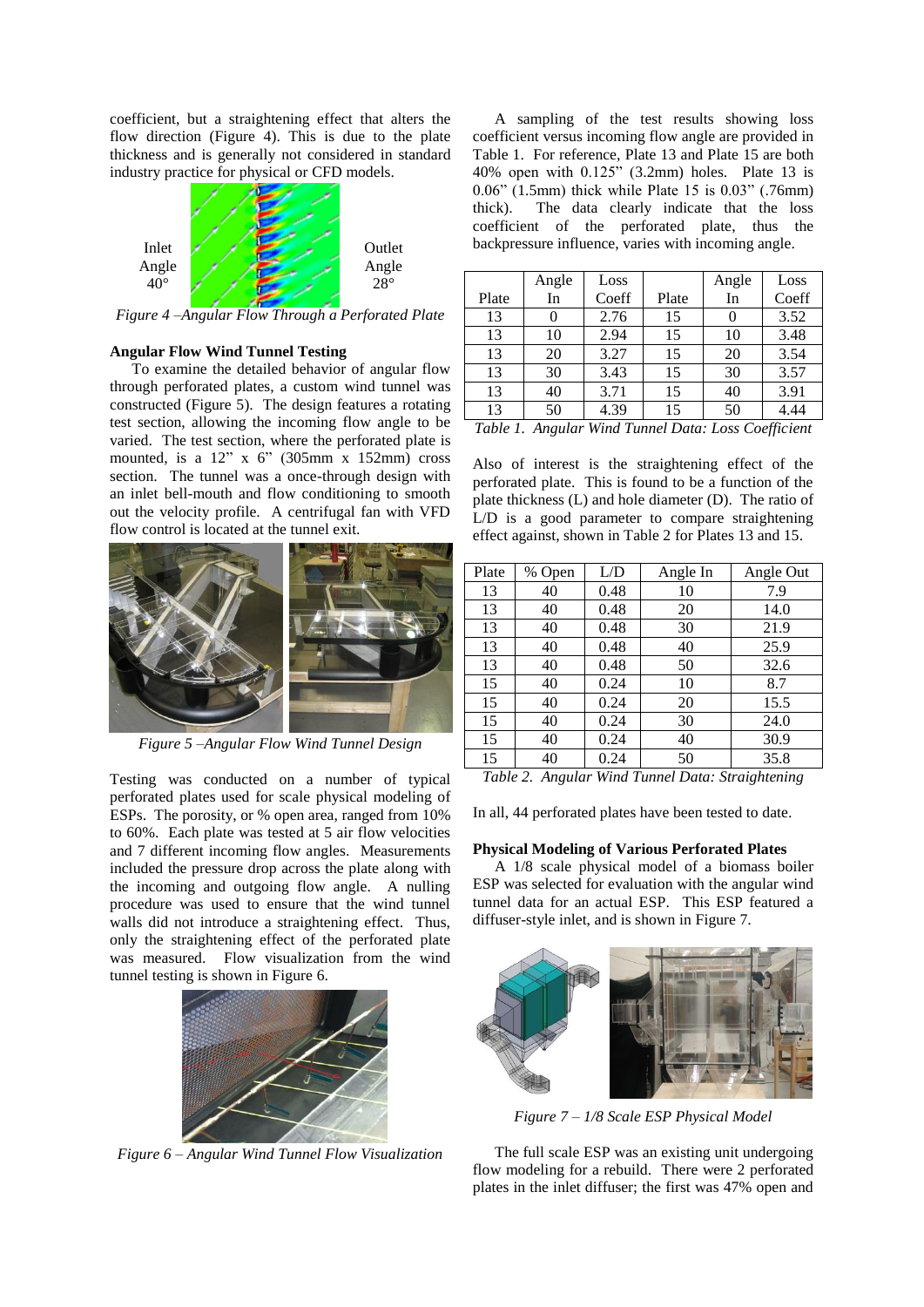the second was 40% open. The outlet perforated plate was also 40% open. All plates had 3" [75mm] holes and  $3/8$ " [9.5mm] thickness (L/D = 0.125).

For the physical modeling, a baseline model of the existing ESP was performed to determine current flow distribution. The model was then used to redesign the perforated plates and flow devices to optimize performance for the ESP rebuild.

As an experiment, the baseline was run with two variations to the second perforated plate to determine L/D effect on velocity patterns at the ESP inlet. The porosity remained consistent at 40% open, the thickness was constant, but the hole diameter (and thus L/D) was varied. Table 3 shows model results relating uniformity statistics for these two different variants of perforated plate 2. The flow statistics include the ICAC uniformity criteria<sup>[5]</sup> and the %RMS (also called CV) uniformity $^{[3]}$ .

| Perforated Plate 2 Details |        |      | <b>ICAC</b> criteria |      | % RMS |
|----------------------------|--------|------|----------------------|------|-------|
| Variant                    | % Open | L/D  | 115%                 | 140% |       |
|                            | 40     | 0.58 | 57                   | 66   | 52.5  |
|                            | 40     |      | 61                   | 75   | 58.6  |

*Table 3 – Physical Model Results with Varied Inlet Perforated Plate*

Looking generally at Table 3, besides seeing that the baseline flow distribution is poor, one might conclude that the variation in plates of this experiment shows that L/D only has a slight influence. The %RMS is similar, and the ICAC statistics are different but not significantly.

The velocity profiles of Figure 8, however, tell a completely different story. Because the flow at the top and bottom of the ESP enters perforated plate 2 at a considerable angle from horizontal, the loss coefficient and straightening effect vary greatly. With the high L/D perforated plate (Figure 8, left), the velocity profile is higher in the middle. The plate has strong straightening effect and starves the upper and lower regions of the ESP. With the low L/D perforated plate (Figure 8, right), the opposite is seen. The plate does not straighten the flow significantly, and thus flow continues in an angular direction up/down. The result is a velocity profile with high



*Figure 8 – Physical Model Inlet Velocity Profile with Left: Variant 1 of Perforated Plate 2, L/D=0.58 Right: Variant 2 of Perforated Plate 2, L/D=0.14*

The results of this experiment support the angular wind tunnel test results, and indicate how greatly the loss coefficient and straightening effect can influence ESP flow uniformity. The results also show the danger of only looking at uniformity statistics. These can be deceiving because there are many different ways to achieve a particular statistical uniformity. One must look at the velocity profile when correlating models to each other. Finally, this experiment shows the importance of perforated plate selection in physical models. Not every 40% open perforated plate is the same.

#### **Improved Methodology – Physical Modeling**

The current research shows that both the loss coefficient and L/D influence ESP velocity patterns greatly. Thus, a preferred modeling methodology is to match both these values as closely as possible between the model and the full scale ESP.

Although this seems logical, it has not been practiced to large extent in the past. Model perforated plates have been generally selected based on matching the percent open area (and thus loss coefficient), without significant consideration of L/D. This is because matching the L/D is not necessarily straightforward. It is common practice in the physical modeling to utilize commercially available sheet metal perforated plates. The problem is that the most available sheet metal plate is too thick, from a scale perspective, making the L/D in the model greater than the full scale.

 Typical full scale ESP perforated plates have holes that are 1.5-3" (38-75mm) diameter and are of 3-10 gauge steel, which is 0.14-0.25" (3.6-6.4mm) thick. Thus, L/D of full scale perforated plates is on the order of 0.1. Porosity generally ranges from 20-50 percent open area.

Commercially-available sheet metal perforated plate can be obtained in the same porosity, but the L/D tends to be much larger than the full scale ESP. This is mostly due to the thickness, which tends to be 16-24 gauge, or 0.02-0.06" (0.6-1.6 mm). This is much larger than scale would dictate. The hole diameter varies, with smaller holes generally used on the lower porosity plates. This results in an L/D on the order of 0.2-0.5 for the higher porosity (40-50% open) and 0.5- 0.7 for the lower porosity (20-30% open). Thus, physical model perforated plates tend to straighten the flow more than the actual full scale ESP plates.

An example of this is shown in Figure 9, a comparison of physical model results to actual field data on an ESP. In this case, the physical model uses traditional off-the-shelf perforated plates with L/D on the order of 0.5, while the actual ESP has perforated plates with L/D on the order of 0.1. Figure 9 (left) shows the physical model velocity profile in the inlet collection field. Deviation from average velocity is indicated by the color contours. Figure 9 (right) shows the corresponding field test on the ESP using vane anemometers to measure velocity. The plant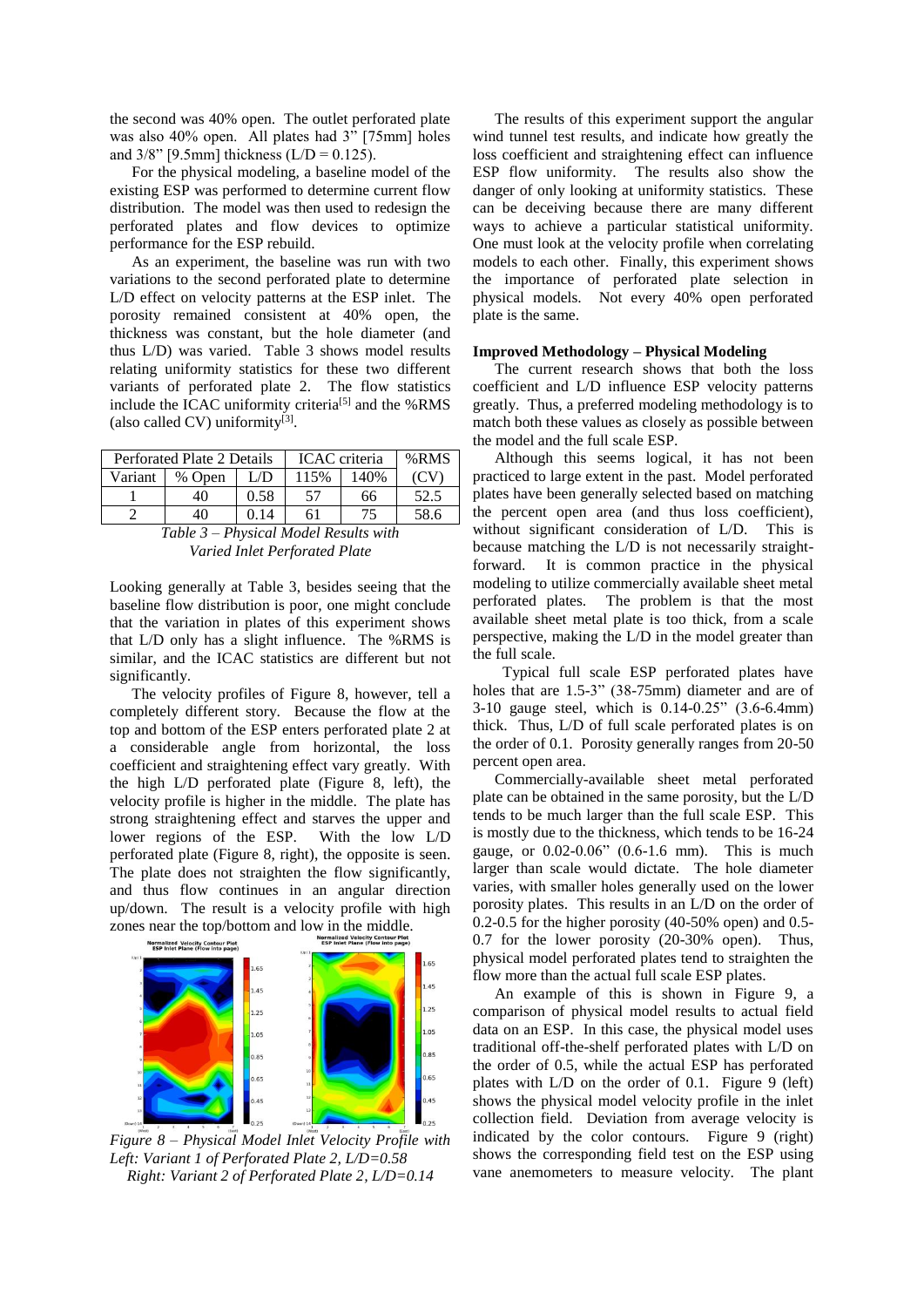data show higher velocities in the upper and lower regions of the data plane, and lower in the middle. This is typical of a case where the physical model, with larger L/D, underpredicts the flow expansion in the ESP inlet diffuser.



*Figure 9 – ESP Inlet Flow Deviation Left: Physical Model* Right: Plant *Field Test Data*

Ideally, selecting perforated plates for the model with larger holes would help offset the thickness differential and match the L/D better. This is the key recommendation of the improved methodology for physical modeling.

This approach may require custom fabricated perforated plates rather than using off-the-shelf sheet metal plates. Unfortunately, this would increase the costs for a physical modeling effort. This again points to the balance between modeling cost and accuracy, which has to be judged on a case-by-case basis.

#### **CFD Modeling with Porous Jump**

As described previously, the standard CFD method of representing a perforated plate is via a porous jump. This is prescribed on a planar surface in the model at the perforated plate location, and applies a resistance coefficient in the perpendicular direction to that plane. The momentum source terms at the plane are modified internally in the solver to account for the resistance and pressure loss across the plane. This does affect the flow three-dimensionally, but unfortunately not in the same manner as suggested by the angular wind tunnel data. There is no influencing parameter for the L/D of the perforated plate holes. Because of this, the porous jump causes the CFD model to overpredict the flow expansion in the ESP inlet.

As an example of this, Figures 10 and 11 show results of a CFD model for the geometry of Figure 1. The CFD model had a mesh of approximately 18,000,000 cells. Flow simulations were run with two different polyhedral CFD solvers: Azore® (by Airflow Sciences Corporation) and Fluent® (by ANSYS Corporation). The results between the two codes were nearly identical. Figure 10 shows the CFD results in the side view. The flow expansion through the inlet diffuser and perforated plates is indicated by both color contours and velocity vectors. Figure 11 provides the CFD model prediction of velocity distribution at the ESP inlet plane. High velocities are

shown in the upper and lower regions, with lower velocities in the middle. This is typical overexpansion through the perforated plates, as the porous jump does not include the straightening effect.



*Figure 10 – CFD Results with Standard Porous Jump, Side View*



*Figure 11 – CFD Results with Standard Porous Jump, ESP Inlet Plane*

# **Improved Methodology – CFD Modeling**

Several different methods were examined via CFD to include the influence of the perforated plate L/D. A volumetric resistance, with a depth in the flow direction, was attempted, but the thickness of said volume is very small and contributes negatively toward mesh resolution. This method also requires a specific loss coefficient to be prescribed in the crossways directions, rather than being a function of the incoming flow angle as observed in the wind tunnel. This method did qualitatively appear to improve predictions, but was not sufficiently rigorous to be defended.

To properly account for the L/D straightening effect, a custom logic was incorporated into the CFD solver that modifies the fundamental relationship between the momentum and the pressure across the plane of the perforated plate. The empirical data from the angular wind tunnel test is used to prescribe the functionality between incoming flow angle, loss coefficient, L/D, and exit flow angle. The pressure and momentum are modified based on these parameters.

An advanced methodology for CFD modeling of ESP perforated plates is thus introduced. Rather than a standard one-dimensional loss coefficient, or "porous jump", the Azore CFD solver was modified such that the loss coefficient can have a threedimensional influence on the flow. This better represents the flow-straightening effect of perforated plates when flow approaches the plate at an angle,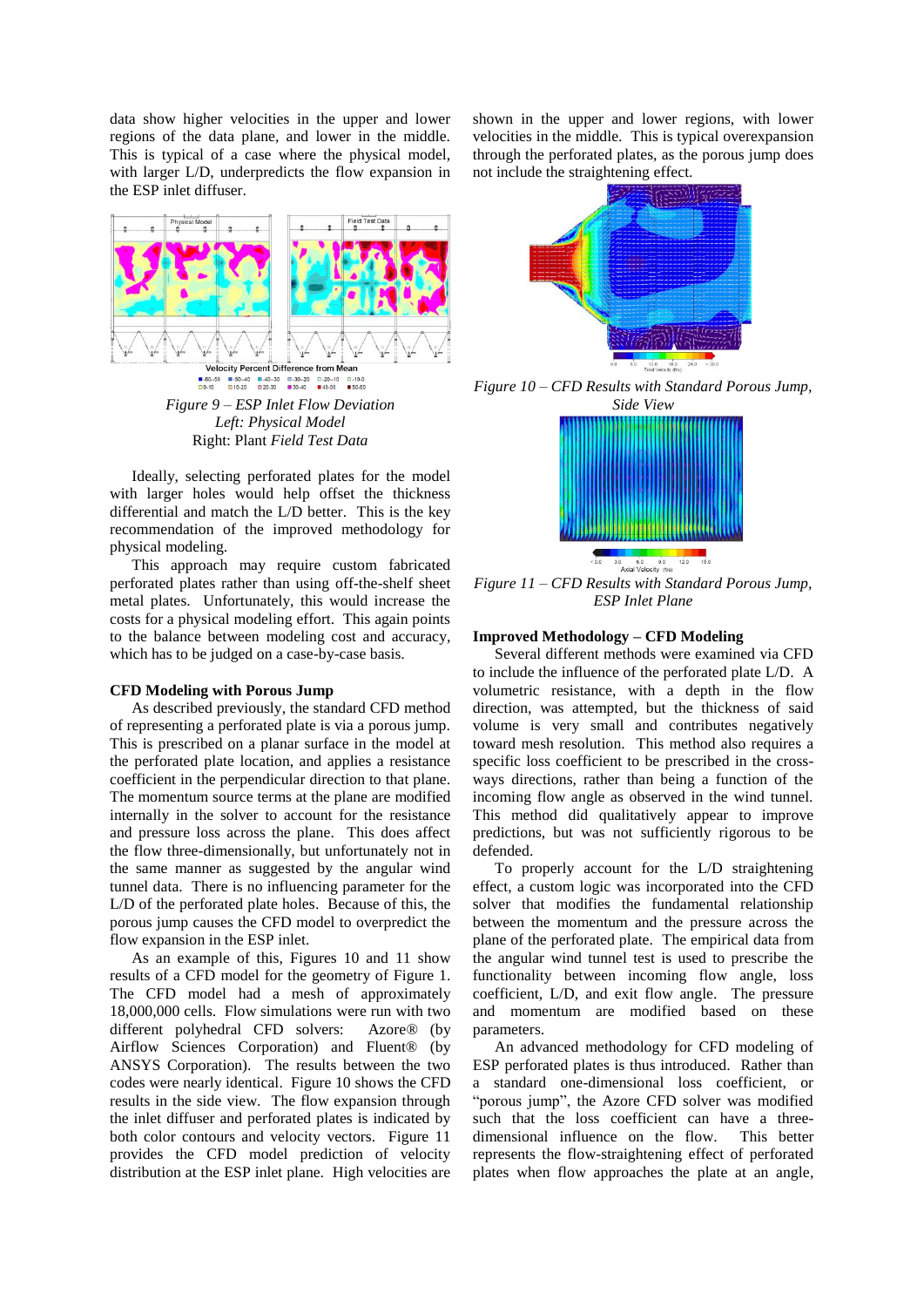without having to mesh the details of the plate holes and thickness.

An example of the first implementation of the new perforated plate logic is shown in Figures 12 and 13. This uses the same CFD model as described above related to Figures 10 and 11. Instead of a standard porous jump, with no influence of L/D straightening effect, the new logic was used and the L/D of the full scale plant perforated plate was implemented (L/D=0.12). This results in the model predicting some straightening, instead of no straightening. Figure 12, the side view, can thus be compared to Figure 10. Figure 13, the ESP inlet velocity profile, compares to Figure 11. It is evident that the flow expansion is lesser with the new perforated plate logic. In the standard porous jump (Figure 10), the flow angle does not change at the perforated plate location. With the new methodology (Figure 12), the flow angle downstream of the perforated plate is roughly 10 degrees less, and matches the wind tunnel data for this particular L/D. The result is a flow profile at the ESP that does not over predict the expansion.



*Figure 12 – CFD Results with New Perforated Plate Logic (Plant L/D=0.12), Side View*



*Figure 13 – CFD Results with New Perforated Plate Logic (Plant L/D=0.12), ESP Inlet Plane*

The new perforated plate logic was also run simulating a typical physical model. In this case the plate L/D was 0.54, considerably larger than the actual plant. Results are shown in Figures 14 and 15. In this case, the flow expansion is underpredicted due to the more significant straightening effect of the higher L/D plate in the physical model.

Though not tested with enough cases yet, this new logic is a step in the right direction for perforated plate representation in a CFD model. The methodology is still under development, and additional comparisons need to be conducted between the new CFD method,



*Figure 14 – CFD Results with New Perforated Plate Logic (Physical model L/D=0.54), Side View*



*Figure 15 – CFD Results with New Perforated Plate Logic (Physical model L/D=0.54), ESP Inlet Plane*

physical models, and actual plant test data. Additional angular wind tunnel data may be required as well, of more sheet metal perforated plates for models but also of steel perforated plates of full scale ESPs. This will further expand the database for the new perforated plate logic.

## **Additional Observation – Manufacturing Methods for Perforated Plates**

Through the course of the research, another item was shown to influence model results. This was particularly noticed for physical model perforated plates, which are punched using a die. The plates feature a "smooth side" and a "rough side" to the touch, having to do with the direction that the die punches through the plate. The smooth side is the upstream side, and features a minute bell-mouth radius on each hole. The rough side is the downstream side of the punch, which is sharp and even can contain burrs extending beyond the plate thickness.

During the angular wind tunnel testing process, the smooth side was placed facing upstream to the flow direction. The loss coefficients of Table 1 are based on this consistent orientation. For each of the plates, a test was also conducted reversing the plate orientation, with the rough side facing upstream. As one might expect, there was a difference in loss coefficient since the loss through a sharp-edged orifice is larger than through a radiused or beveled orifice. The difference was considerable in some cases; as indicated in Table 4 the loss coefficient can be up to 30% larger if the rough side is faced upstream. This makes it important for physical models to use a consistent installation process for the perforated plates. Since the loss